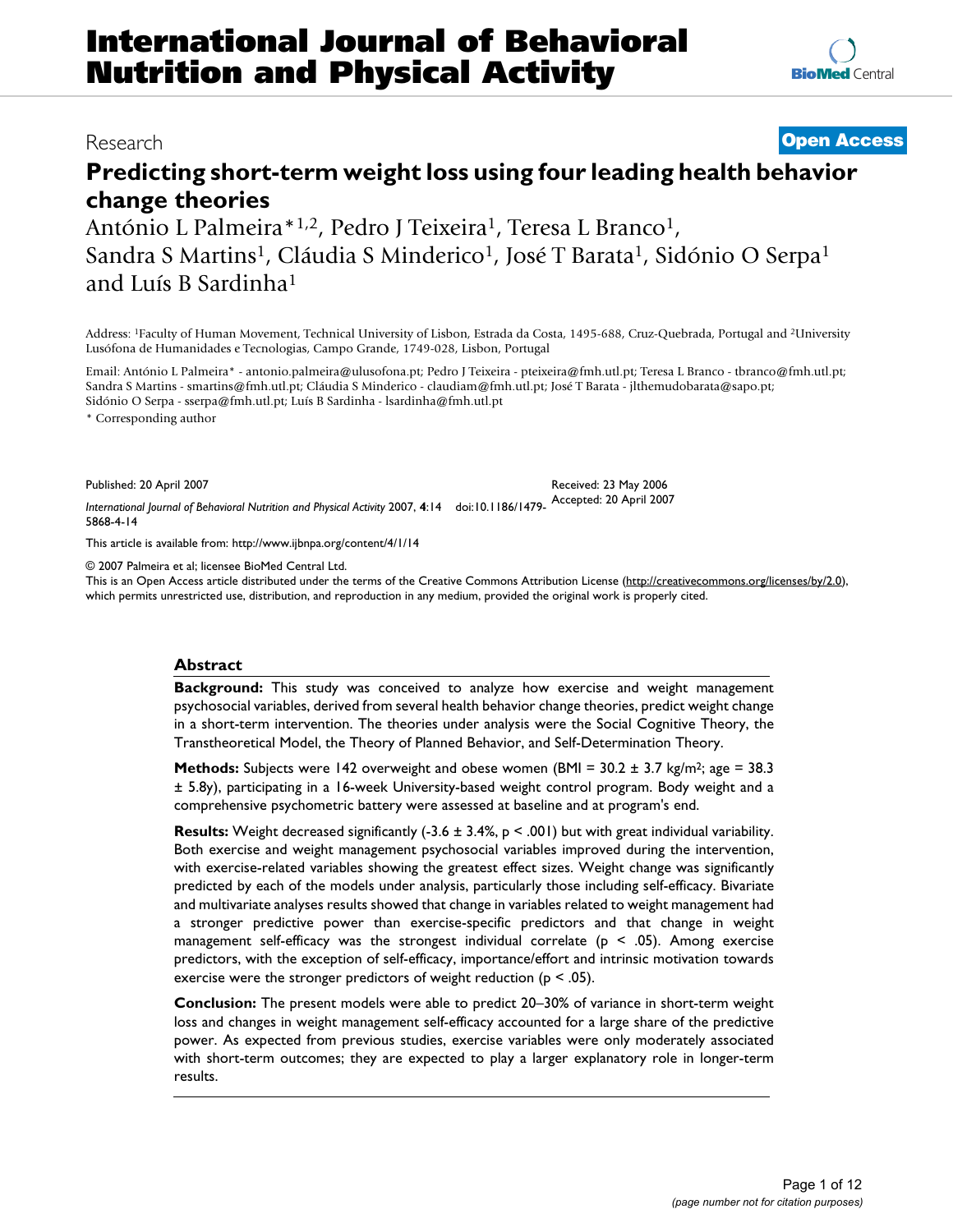# **Background**

Obesity and excessive weight are common concerns among people in industrialized countries. Scientific literature consistently reports the epidemic status of obesity [e.g., [1-3]], however, the progress that has been made in the study of biological, psychosocial and environmental processes related to weight management is still far from offering the desired integrated solutions. One of the greatest quests in this area is, therefore, to congregate these findings into comprehensive treatment programs that can counter the present situation [4].

Albeit reported inconsistently in the literature, psychosocial variables are accepted as playing a key role in explaining weight management [4,5]. These variables are commonly gathered in health behavior models such as the Theory of Planned Behavior [TPB – [6]], the Transtheoretical Model [TTM – [7]], or more comprehensive human behavior theories like the Social-Cognitive Theory [SCT – [8]] and Self-Determination Theory [SDT – [9]].

The SCT is the most frequently used paradigm in weight management interventions [10] and it is also commonly used to design physical activity interventions [e.g., [11,12]]. This theory is based on the reciprocal determinism between behavior, environment, and person, with their constant interactions constituting the basis for human action [13]. In this scenario, self-efficacy beliefs operate concurrently with cognized goals, outcome expectations, and perceived barriers and facilitators as fundamental constructs in the understanding of human agency, including health behaviors [14]. Agency is therefore a function of the degree a person believes she/he can complete the specific action. The construct of self-efficacy has been among the most analyzed psychosocial constructs in both nutrition [15,16] and physical activity studies [e.g., [17,18]]. It represents the most powerful determinant within SCT [10] although it is often not complemented by other SCT constructs in comprehensive predictive models [e.g., [19]]. Perceived barriers and expected outcomes are other SCT constructs that have been used before in weight control studies [e.g., [20,21]].

The TPB suggests that a person's behavior is determined by intentions to engage in that behavior and by one's perceived behavior control (PBC). Intentions sustain the motivational factors that influence the behavior, reflecting how much effort the person is willing to exert to perform the behavior. PBC is the degree of confidence perceived by the person regarding her/his ability to perform the behavior, and it is influenced by the beliefs towards resources and opportunities. Intentions are determined by PBC, attitudes, and subjective norms, where attitudes are the evaluation and beliefs towards the result of the behavior, and subjective norms the perceived pressure from significant others for the completion of the behavior [6]. In a meta-analytical study, the TPB has been shown to predict about 20% of actual exercise and nutrition behaviors [22]. The adoption of health behaviors is expected to increase substantially when specific plans to take goals into practice (named *implementation intentions*) are also part of the behavior change intervention [23]. Requiring participants to explicitly specify *when, where, how* they will engage in particular behaviors, that is, inducing change from a motivational to a volitional phase of behavior regulation, has been shown to increase the predictive ability of the TPB regarding exercise [24]. Relevant to the topic of the present study, the TPB has been used to explain several eating-related [e.g., [25,26]] and exercise behaviors [e.g., [27,28]], with similar results to those reported in the meta-analytical study.

The TTM uses several constructs from other health behavior theories, in a model that offers a view of when, how, and why people change their behavior [7]. This model includes two levels: i) the *stages of change* (SOC), which reflect the temporal dimension of the behavior, divided in six consecutive stages; and ii) a set of constructs that explain how people evolve along the SOC. These are named *processes of change*, i.e. cognitive and behavioral activities that individuals use to modify their experiences and environments to obtain the desired behavior. Also included in this model are the *decisional balance*, representing the pros and cons of engaging in the behavior, and *self-efficacy*, reflecting the person's confidence in performing the health behavior change [7]. The TTM has been extensively used both in nutrition [e.g., [29]] and exercise settings [e.g., [12], e.g., [30]], mainly because of its practical use in building stage-tailored interventions. The TTM has gathered support mainly on the exercise setting, although methodological problems have restrained metaanalytical studies to put forward a clear conclusion about the effectiveness of the theory to predict behavior [30]. Studies on nutrition also present some methodological problems, leading to inconclusive findings about the effectiveness of the TTM [10]. Weight management interventions with the TTM that have targeted both nutrition and physical activity behaviors are less common. In one study, Jeffery and colleagues showed that the SOC at baseline were not associated with weight loss over a three-year period in a large sample, although a tendency toward greater weight loss was present in the more active SOC [31]. This study only evaluated the SOC level of the TTM and did not account for past weight loss experiences, which could have contributed to the small predictive power of the variables presented by the TTM as a whole [31]. Suris and colleagues also built a weight loss intervention with 81 American-Mexican women based on the TTM [32]. In this study, the original staging algorithm was changed to reflect the particular patterns of obesity treat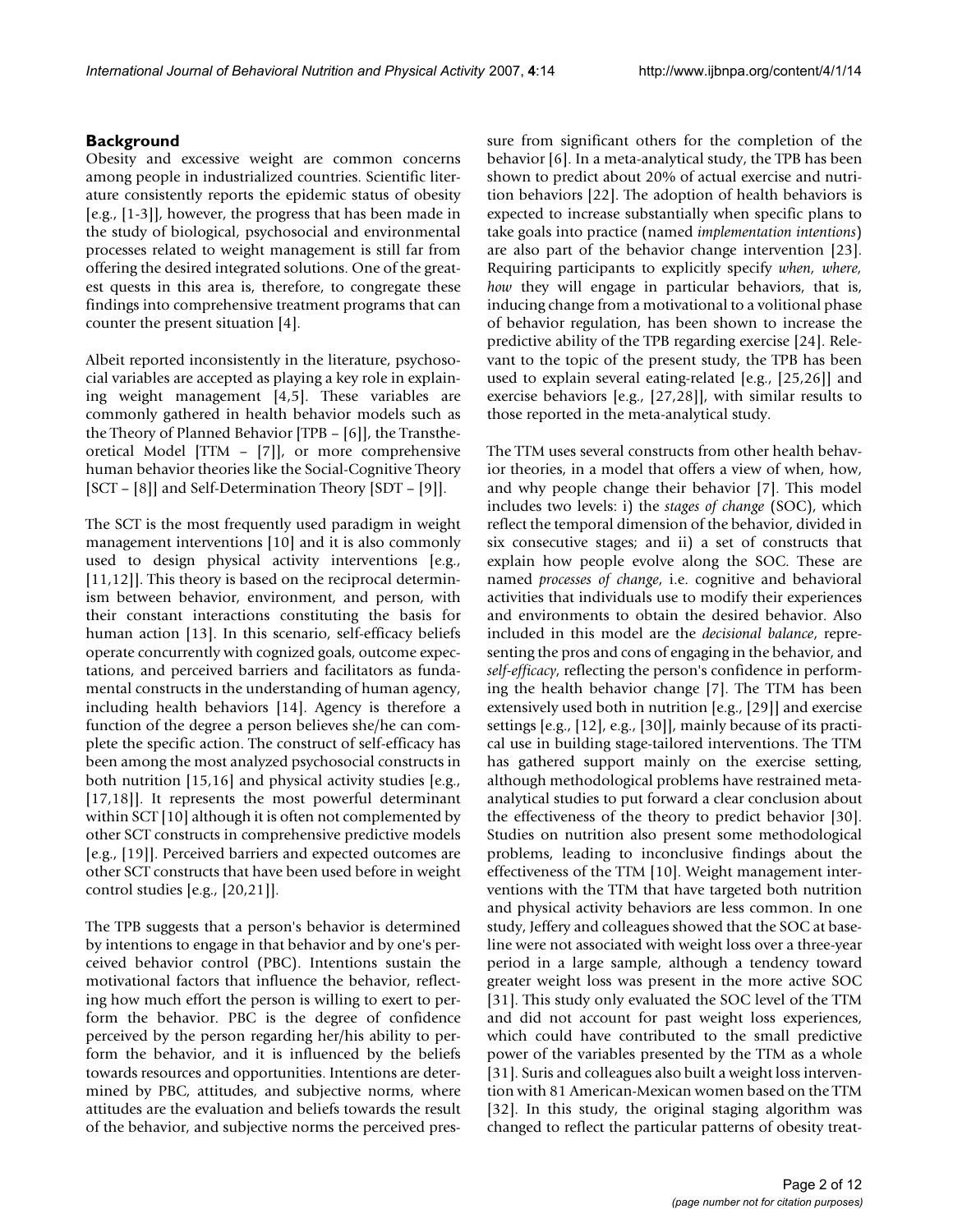ment practices observed among the participants. These results suggest that there may be culture-based biases on the evolution of the processes of change as predicted in the TTM original design.

The SDT is a motivation theory that highlights people's inherent need to evolve and to be integrated in a social scenario. Three primary needs that have been identified are competence, relatedness, and autonomy, which lead to different types of motivation to act, the most important and desirable being intrinsic motivation. This construct reflects our inherent tendency to seek out novelty and challenge, while feeling competent and autonomous in the process. Enjoyment, mastery, and positive feelings arise from this quest, reinforcing the continuation of the behavior. In opposition, extrinsic motivation is more externally driven, more controlled (i.e., less autonomous), and more disconnected from the behavior itself (more focused on its outcomes). Lastly, amotivation is a state where there is a lack of intention to act so that the outcome behavior has no personal value and feelings of competence are not present [9]. The SDT has been used in nutrition [e.g., [33]], exercise [e.g., [34]], and weight management settings [e.g., [35,36]] with positive results. In a recent study, increases in exercise self-efficacy and reductions in exercise perceived barriers were correlated with short-term weight loss, while only change in exercise intrinsic motivation was an independent predictor of long-term weight loss [35].

The previous theories constitute science' best effort to explain how peoples' decisions and choices toward exercise and healthy nutrition are built [37]. They are generally motivation-oriented, i.e., representing behavior as a proxy effect of the increase or high values on motivation. In the present study, the focus is primarily on the formation of motivation, attempting to fill a gap in the literature, where only a reduced number of studies have analyzed the predictive power of multiple psychosocial variables and different models [e.g., [27]]. Questions remains about which model or set of variables could better explain the outcomes of choice, which constructs may overlap, or if a set of variables from different theories could delineate the way to a new paradigm. Rothmam [38] highlights this last aspect as a likely cause of some of the disappointing results for most studies of behavior change interventions conducted to date.

Building on recent discussions on the usefulness of theory-based interventions in health behavior promotion [38-40] and following our analysis of baseline predictors of weight loss [41], the purpose of this study was to investigate the predictive value of changes in exercise and weight management related variables on weight change, in a sample of overweight and moderately obese women

participating in a University-based weight management program. The constructs analyzed were selected as representative of the Social-Cognitive Theory, the Transtheoretical Model, the Theory of Planned Behavior, and Self-Determination Theory.

# **Methods**

## *Participants*

Participants were recruited from the community for a 2 year weight management program through newspaper ads, a website, email messages on listservs, and announcement flyers. Subjects were required to be older than 24 years, be premenopausal and not currently pregnant, have a BMI higher than 24.9 kg/m<sup>2</sup>, and be free from major disease to be eligible for the study. After the selection process 142 overweight and obese women (BMI =  $30.2 \pm 3.7$  kg/  $m^2$ ; Age = 38.3  $\pm$  5.8 y) started the program. For this study, only the first four months are being analyzed, a period during which all participants received the same intervention; they were later randomized to two different longterm programs or to controls. Attrition was 6.3% from baseline to 4 months (133 completers). However, some psychometric data were incomplete due to errors in the completion of some questionnaires either on baseline or after the intervention, leading to smaller sample sizes in some analyses.

# *Intervention*

The intervention was composed of fifteen weekly meetings, which lasted 120 minutes, and where both educational and practical components were scheduled. Attendance averaged 83% and groups were composed of 32–35 women, who entered the study in two cohorts. The intervention has been described before [41] and was loosely based on the LEARN weight management program [42], which generally follows a social-cognitive approach. Aspects such as self-efficacy, self-monitoring, body image, stress management, barriers and facilitators to weight loss, and others were part of the behavior modification curriculum.

In short, content included exercise, nutrition, and behavior modification components. Exercise topics ranged from the caloric expenditure of some common physical activities to choosing the right apparel to exercise. Exercise behavioral contents involved a motivational setup to increase walking and lifestyle physical activity, in which a pedometer was distributed and planning and log techniques were taught. Nutrition topics dealt, for example, with macronutrient and micronutrient content of the most common foods, energy density, and meal frequency. Behavioral nutrition contents comprised planning for special occasions, using the hunger scale, emotional eating, and preventing lapses, among others.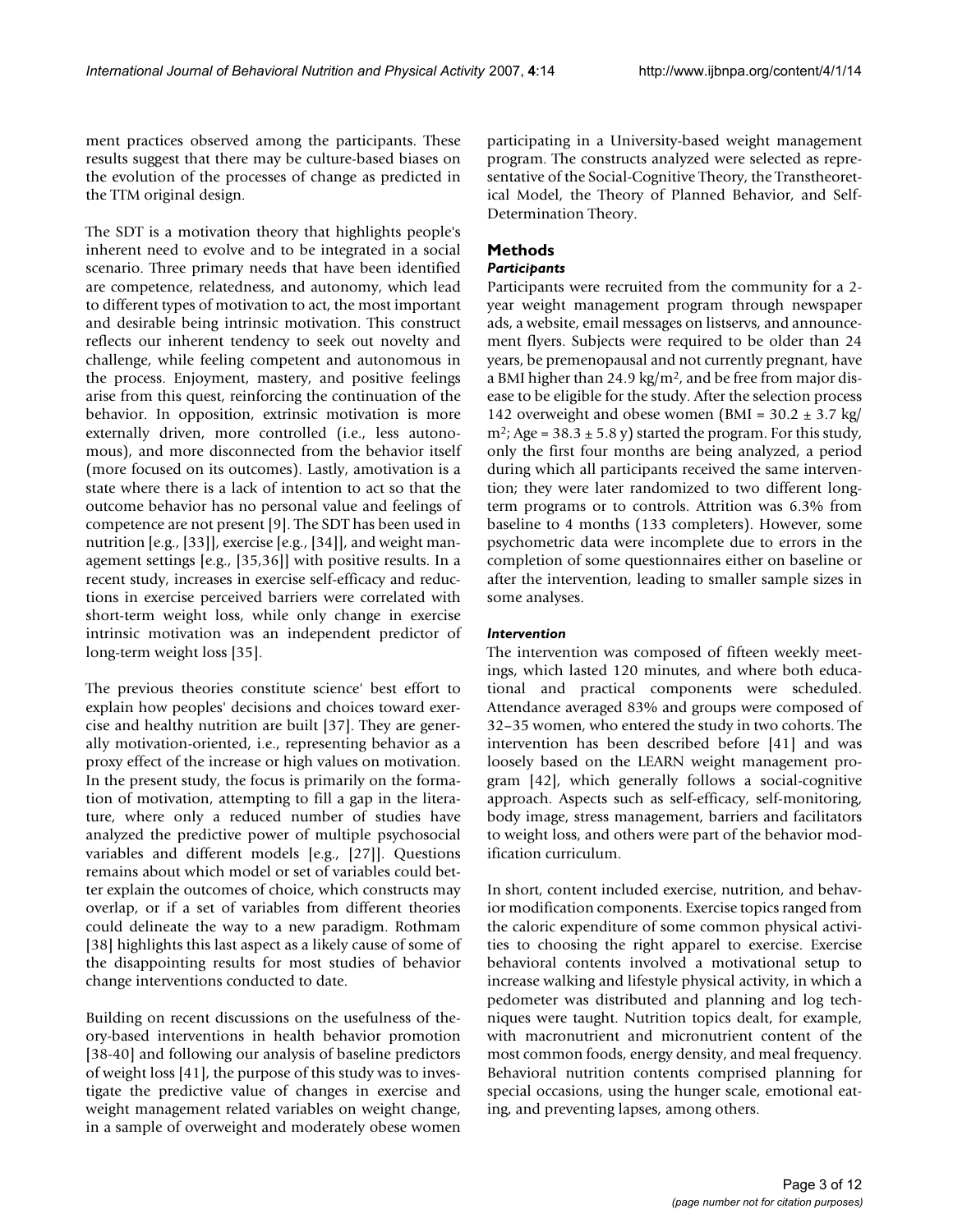These contents were expected to have effects on several constructs of the health behavior theories studied in the present investigation. For example the planning techniques should have an effect on intentions, on expected outcomes and in behavioral POC, while the more instructional activities should have interfered with attitudes, perceived barriers and in cognitive POC. In the beginning of each session participants were asked to share with the group their program-related experiences in the previous week. This discussion should have impacted on social support, social norms and self-efficacy, by vicarious learning and also by verbal and social persuasion from both staff and group members. Lastly, the intervention had the underlying goals of improving autonomy and that the participants should choose the tasks that were more enjoyable to them. These are highly motivational factors that have an effect on SDT constructs, accounting specifically for intrinsic motivation.

The sessions were conducted by a team composed by two Ph.D.- and six M.S.-level exercise physiologists, psychologists, or dietitians. Participants were provided with individualized dietary plan and specific physical activity goals, aiming to induce an energy deficit of 300–500 kcal/d, by comparison with baseline values. Participants were informed that weight loss should be understood as a longterm goal, and that 5% weight loss after six months was an appropriate goal.

#### *Instruments*

#### *Psychosocial variables*

A large battery of psychometric instruments was used in this study and participants were requested to attend two sessions for their completion, in each evaluation period. The instruments were Portuguese validated versions of some of the most used instruments for the constructs under analysis. In this section and throughout the manuscript, variables were divided and are presented in two separate categories: "weight management" and "exercise".

### *Weight management*

The SCT weight management-related variables included self-efficacy and outcome expectancy measures. The Weight Efficacy Lifestyle Questionnaire [WEL – [43,44]] is a 20 item instrument from which 5 dimensions and a global sum score can be extracted. For this study only the global score was used ( $\alpha = 0.95$ ), where higher values represent greater beliefs toward the completion of weight management actions, particularly regarding eating (e.g., "I can resist eating even when others are pressuring me to eat"). Outcome expectancies were derived from the dream weight outcome expectancy score of the Goals and Relative Weights Questionnaire [41,45]. The participants were asked to indicate their dream weight at the end of the program and the difference between this value and the corresponding value at baseline was calculated (these values were presented as a percentage of the baseline weight – for example: if the dream weight was 95 kg and the baseline weight was 100 kg then the dream weight value would be 95%) The aim was to create a score which might reflect a change in expectations for weight loss that was independent of weight change obtained during the program, and also independent of starting weight. For example, an increase in dream weight during the program would reflect a lowering of expectations regarding weight outcomes and a decrease in the importance attributed to achieving that idealized weight value.

The TTM weight management constructs were i) self-efficacy [43,44], ii) the SOC, measured by four questions developed by Suris et al. [32], and iii) the processes of change (POC), assessed by the Weight Processes of Change Scale [WPCS – [32,46]], comprising 40 items that evaluate 10 dimensions (4 items each) divided into behavioral processes (sum of 5 dimensions,  $\alpha$  = 0.83) and cognitive processes (sum of 5 dimension,  $\alpha = 0.90$ ). Higher values of the SOC represent a behavior closer to maintenance and higher values of the POC represent greater cognitive and behavior resources used in the prosecution of weight management.

The TPB weight management constructs were assessed by a set of 18 items [47,48] measuring intentions (4 items;  $\alpha$  $= 0.93$ ), attitudes (5 items;  $\alpha = 0.78$ ), subjective norms (3 items;  $\alpha = 0.71$ ), and PBC (6 items;  $\alpha = 0.75$ ) towards weight management. Higher values represent greater intentions, attitudes, subjective norms, and PBC.

#### *Exercise*

Social-cognitive theory exercise-related variables comprise self-efficacy, perceived barriers, and social support. Exercise self-efficacy was measured with the Self-Efficacy for Exercise Behaviors Scale [SEEB – [49,50]], assessing the beliefs that a person can maintain an exercise program for at least six months under varying circumstances. For this study we have used the total score, an average of the 10 items ( $\alpha$  = 0.76), where higher scores represent higher self-efficacy. Exercise perceived barriers were assessed with the Exercise Perceived Barriers scale [EPB – [50,51]50, 51]. The average of the 11 items was used as a total score ( $\alpha$  = 0.70), where higher values represent greater number and/ or degree of perceived barriers to engage in exercise. Social support was measured by the Exercise Social Support [ESS – [52,53]]. The average of the 13 items represents the total score used in this study ( $\alpha$  = 0.86). Higher ESS values represent greater social support to participate in exercise.

The TTM exercise related variables were self-efficacy [49,50], SOC, and POC. Exercise stages of change was assessed with six items [27,54], where each item repre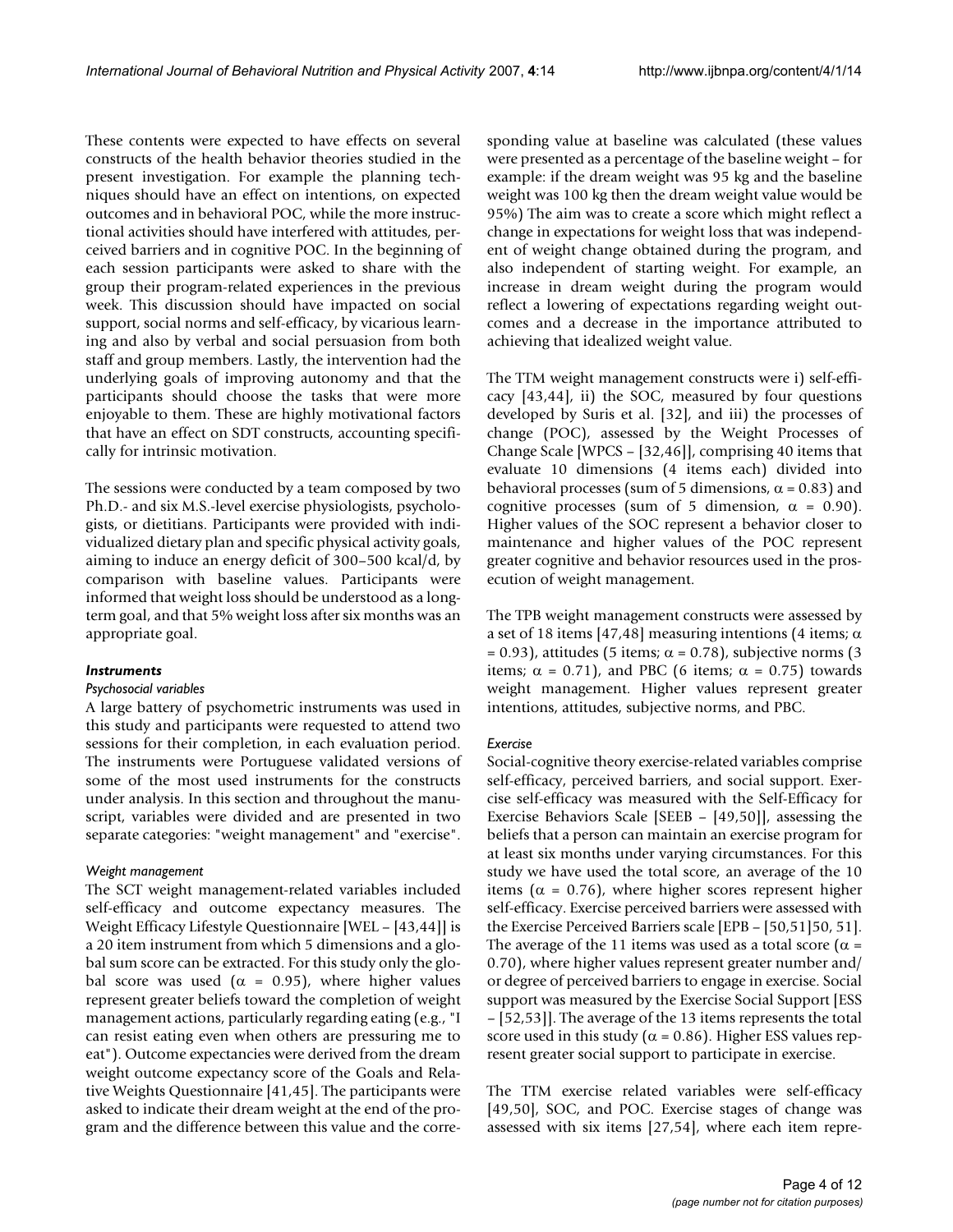sents a SOC (i.e., pre-contemplation is represented by the value 1 while the maintenance value is 5). POC were assessed by the Exercise Processes of Change [EPC – [54,55]], a 30-item questionnaire that comprises 10 dimensions (3 items each). These dimensions were used to calculate cognitive POC (5 dimensions,  $\alpha = 0.76$ ), and behavioral POC (5 dimensions,  $\alpha$  = 0.75). Higher values represent greater adoption of POC.

The TPB exercise-related variables were assessed through 17 items [27,56] measuring intentions (2 items;  $\alpha$  = 0.68), attitudes (7 items;  $\alpha$  = 0.72), subjective norms (3 items;  $\alpha$  $= 0.71$ ), and PBC (5 items;  $\alpha = 0.80$ ). Higher values represent greater intentions, attitudes, subjective norms and PBC.

We used the Intrinsic Motivation Inventory [IMI – [57,58]], to collect data for the exercise related SDT constructs. The 16 items measure motivation to exercise in the dimensions of interest/enjoyment ( $\alpha = 0.81$ ), perceived competence ( $\alpha$  = 0.68), importance/effort ( $\alpha$  = 0.70), and pressure/tension ( $\alpha = 0.68$ ), each one with 4 items. Because pressure/tension is inversely correlated to intrinsic motivation, this scale was reversed before analysis. A total score can be computed by averaging the 16 items, with higher values representing greater overall exercise intrinsic motivation ( $\alpha$  = 0.90).

#### *Weight*

Weight was measured at baseline and four months. A standardized procedure was used where weight was measured twice, to the nearest 0.1 kg (average was used), using an electronic scale (SECA model 770, Hamburg, Germany).

#### *Data preparation*

For correlational analyses, all variables were expressed by the residuals of the 4-month variable value regressed on baseline data. This procedure is recommended by Cohen and Cohen [59] as it creates a value that is orthogonal to the pre-treatment value, representing a more precise measure of change when compared with pre-post subtraction procedures.

#### *Statistical analysis*

The impact of the intervention on weight and psychosocial variables was assessed by paired t-test procedures. Effect size' were calculated, and the criteria to designate its magnitude was the following: < .30 small effect size; .30 to .80 medium effect size; >.80 large effect size [59].

The linear bivariate association between changes in weight and psychosocial variables were assessed by Pearson correlations. Multiple regression models were created to evaluate the multivariate estimates for the associations between psychosocial variables and weight change. The health behavior models' variables were entered separately in seven regression designs (three for the weight management related models and four for the exercise related models). The squared semi-part correlation was calculated to reflect the unique contribution of each predictor to the variance in the outcome variables [59].

#### **Results**

Weight change (WC) showed a large individual variability (-13.85 to 5.38 kg, see Figure 1), with the paired t-test reflecting a significant mean decrease from baseline to four months  $(-2.94 \pm 3.15 \text{ kg}, t(133) = -10.76, p < .001)$ .

At baseline, about 75% participants reported being at the first three stages of change for exercise, specifically: precontemplation (1.5%), contemplation (35.5%) and preparation (37.5%). After the 4-month intervention, these numbers were inverted, as participants were mostly in the action (58.6%) or maintenance (18.0%) stages. Further analysis of the exercise-related psychosocial variables (see Table 1) showed significant changes during the intervention, in the expected direction, with the exceptions of selfefficacy and subjective norms. Behavioral ( $p < .001$ , d = 0.85) and cognitive POC ( $p < .001$ ,  $d = 0.53$ ), perceived barriers ( $p < .001$ , d=-0.38), social support ( $p < .001$ , d = 0.48), intentions ( $p < .01$ ,  $d = 0.33$ ), exercise interest/ enjoyment ( $p < .001$ ,  $d = 0.31$ ), perceived competence ( $p$  $\langle 0.001, d = 0.49 \rangle$ , importance/effort (p  $\langle 0.001, d = 0.01 \rangle$ 0.55)and total intrinsic motivation ( $p < .001$ ,  $d = 0.50$ ) were the variables that changed the most.

The analysis of the weight management variables showed that the distribution of participants at baseline on the SOC was 50.0% in contemplation, 43.5% in action, and 6.6% in maintenance SOC. Almost all contemplators changed to the action SOC after the intervention (86.7% of the participants), while maintenance was reached by 11.7% of the women. Weight management psychosocial variables did not change as markedly as exercise constructs and different variables emerged as significant, with intentions, subjective norms and outcome expectancies showing no change, while behavioral POC ( $p < .001$ , d = 0.67), self-efficacy ( $p < .001$ ,  $d = 0.53$ ), cognitive POC ( $p$ )  $\langle 0.001, d = 0.24 \rangle$ , attitude (p  $\langle 0.01, d = 0.23 \rangle$ , and PBC (p < .01, d = 0.25) reflected the desired intervention changes.

Pearson correlation was used to analyze associations between predictors and WC (Table 2). The first set of correlation was done between baseline values in predictors and weight change, to explore possible moderator effects. Only weight management SOC, self-efficacy and PBC showed significant results ( $p < .05$ ). For the correlations with 4-month change in predictors, weight change was associated with most of the putative exercise and weight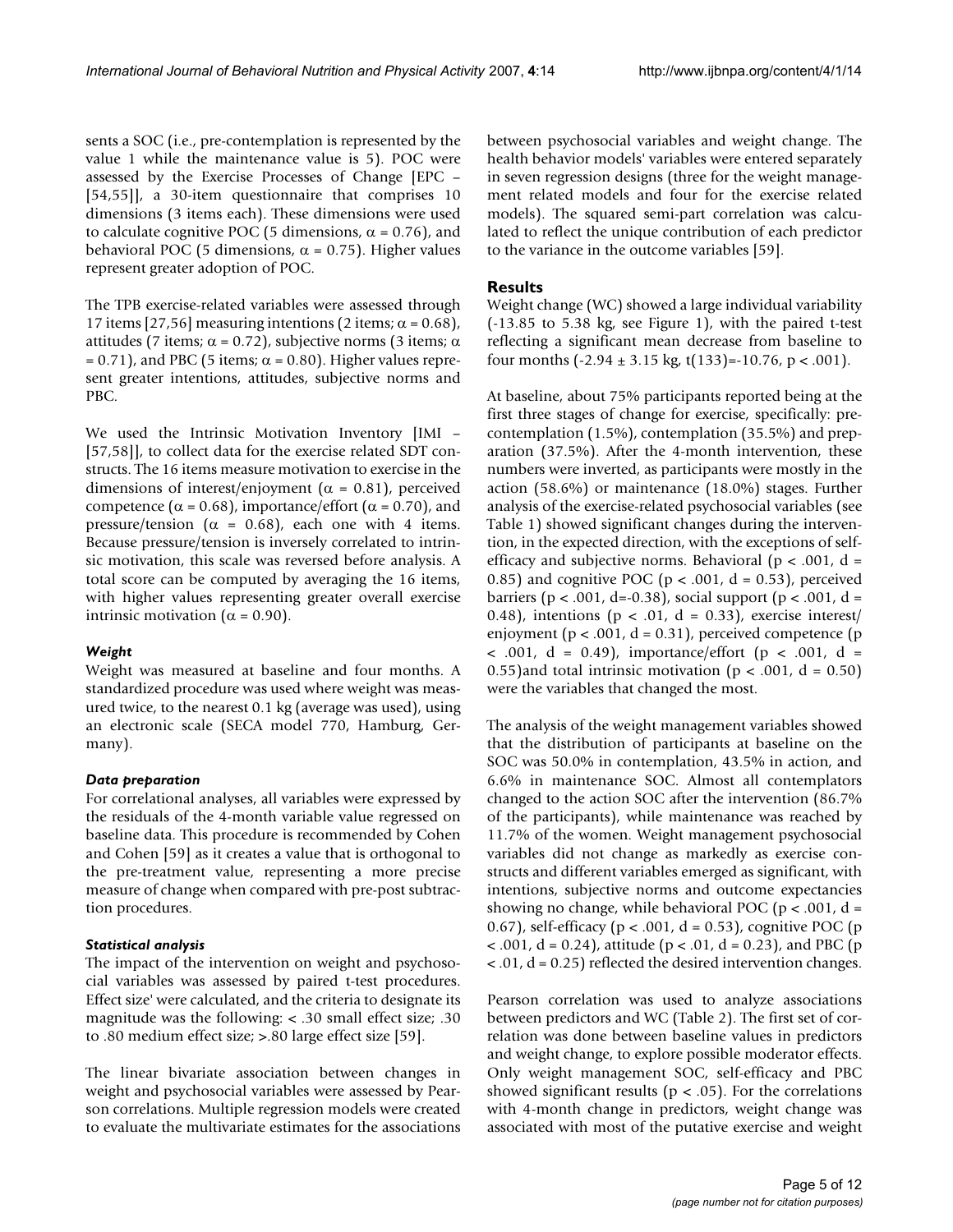

**Weight Change from Initial Weight per Subject**. Each bar represents a participant and their weight change from initial weight (black bars reflect weight gain, grey bars represent weigh loss).

management variables, most significantly with self-efficacy (both exercise and weight management), and with attitudes and PBC towards weight management (p < .001). All associations were in the expected direction, with self-efficacy, attitudes, and PBC increasing as weight was being lost. Change in importance/effort ( $p < .01$ ), and POC, social support, intentions, attitude, PBC, and exercise intrinsic motivation (all p < .05), were positively associated with weight loss, while changes in perceived barriers was negatively associated with weight loss (p < .05), as expected.

To look further at the predictive power of constructs from behavior change models on WC, we designed a set of multiple regressions, with separate models for the constructs within each theory (Tables 3 and 4). This set was composed by four regression models for exercise TTM, SCT, TPB, and SDT; and three models for weight TTM, SCT and TPB models. All psychosocial scores entered regressions models as independent variables, reflecting 4-month changes (by the use of the baseline residualized 4-month score).

Weight management variables presented the stronger models, particularly the TTM  $(R^2 = 26.8\%, p < .001)$ , mostly due to changes in self-efficacy, which independently explained 19.4% of WC variance, seconded by behavioral POC with 3.1%. The SCT represented the next strongest model ( $R^2 = 20.9\%$ ,  $p < .001$ ), with changes in self-efficacy alone contributing 20.5% to the explained variance. The model for TPB explained 17.6% ( $p < .001$ ) of the variance in weight change, with attitude and PBC showing similar semi-part correlation values ( $\approx$ 4%, p < .05). All other weight management psychosocial constructs did not contribute significantly to the models.

Table 4 shows the results of the four regression models using exercise-related variables as independent variables. As could be anticipated by the bivariate analysis, predictive power was generally lower for these models in comparison with weight management analyses. The SCT was the strongest model ( $\mathbb{R}^2$  change = 11.4%,  $p = .002$ ), seconded by TTM  $(R^2 \text{ change} = 9.4\%, p = .019)$ . Change in self-efficacy was the only variable that significantly added predictive power to these models (4.6% and 5.2%, respectively). The other models did not account significantly to weight change, although the importance/effort dimension in the SDT model independently contributed with 4.8% of the explained variance ( $p = .015$ ).

#### **Discussion**

This study was conceived to analyze how changes in key psychosocial exercise- and weight management-related variables, derived from four important health behavior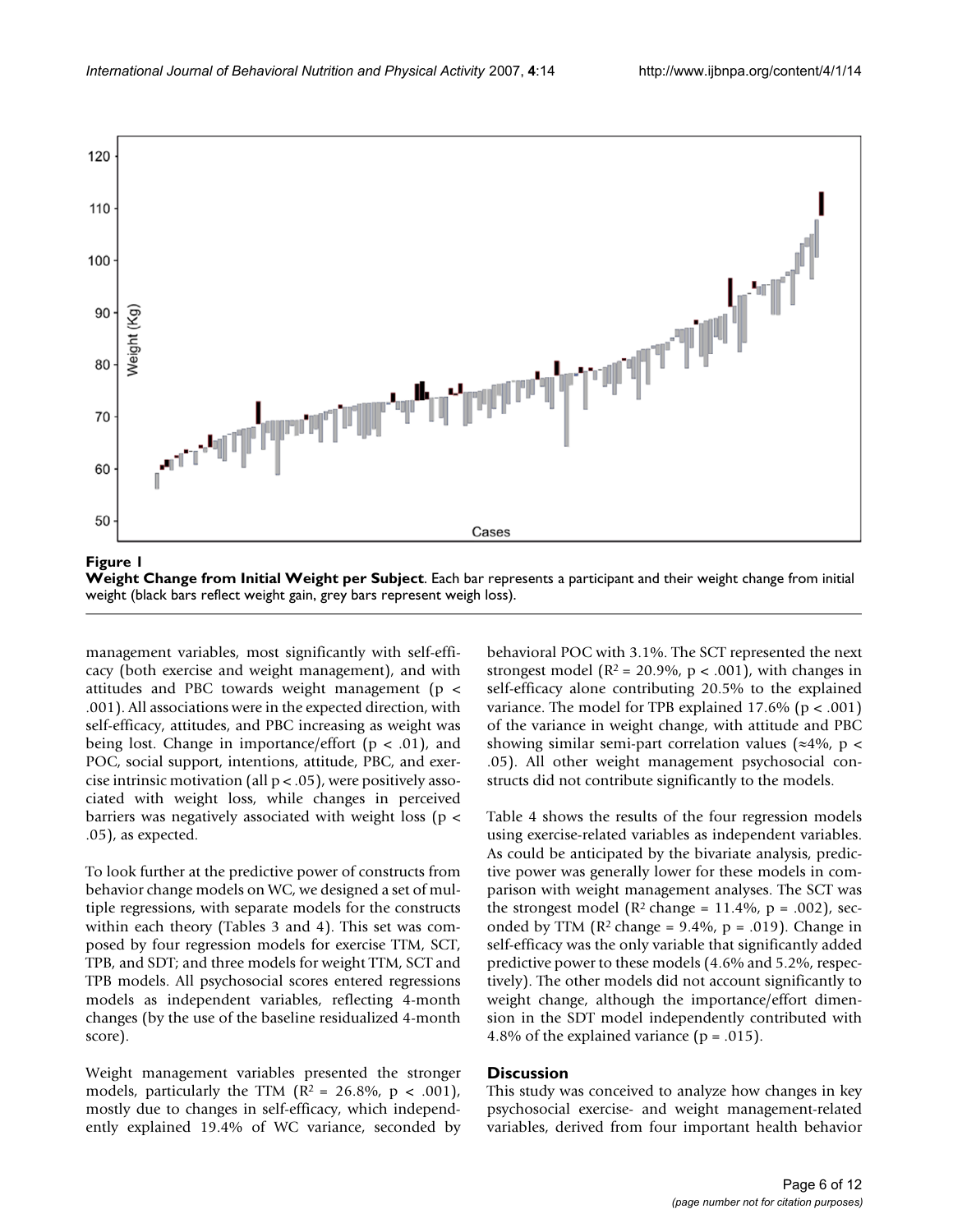|                                   |     | <b>Baseline</b>    | 4 months           |         |         |                       |           |
|-----------------------------------|-----|--------------------|--------------------|---------|---------|-----------------------|-----------|
|                                   | N   | $M \pm SD$         | $M \pm SD$         | t       |         | 95% CI                | <b>ES</b> |
| <b>Exercise</b>                   |     |                    |                    |         |         |                       |           |
| <b>TTM/SCT</b>                    |     |                    |                    |         |         |                       |           |
| Cognitive processes of change     | 125 | $48.07 \pm 9.15$   | $52.85 \pm 8.77$   | 7.49    | $*$     | $[6.04 - 3.5]$        | .53       |
| Behavioral processes of change    | 125 | $43.51 \pm 10.22$  | $51.94 \pm 9.61$   | 9.45    | $**$    | $[10.19 - 6.66]$      | .85       |
| Self-efficacy (ESE)               | 126 | $38.38 \pm 4.85$   | $37.98 \pm 5.59$   | $-91$   |         | $[0.46 - (-1.23)]$    | $-.08$    |
| Perceived barriers (EPB)          | 126 | $29.40 \pm 6.22$   | $27.04 \pm 6.23$   | $-5.26$ | $*$     | $[(-1.47) - (-3.24)]$ | $-38$     |
| Social support (ESS)              | 127 | $29.22 \pm 6.82$   | $32.79 \pm 7.97$   | 5.39    | $*$     | $[4.88 - 2.26]$       | .48       |
| <b>TPB</b>                        |     |                    |                    |         |         |                       |           |
| Intentions                        | 126 | $12.22 \pm 2.04$   | $12.79 \pm 1.31$   | 3.04    | $*\ast$ | $[0.93 - 0.20]$       | .33       |
| Attitude                          | 126 | $42.01 \pm 4.28$   | $42.81 \pm 3.77$   | 2.31    | *       | $[1.49 - 0.12]$       | .19       |
| Subjective norms                  | 126 | $18.81 \pm 2.73$   | $18.54 \pm 2.66$   | $-1.04$ |         | $[0.22 - (-0.77)]$    | $-.09$    |
| Perceived behavioral control      | 126 | $25.55 \pm 4.56$   | $26.71 \pm 4.58$   | 2.80    | **      | $[1.97 - 0.34]$       | .25       |
| <b>SDT</b>                        |     |                    |                    |         |         |                       |           |
| Interest/Enjoyment (IMI)          | 125 | $14.79 \pm 3.25$   | $15.70 \pm 2.68$   | 4.06    | $*$     | $[1.35 - 0.47]$       | .31       |
| Perceived competence (IMI)        | 125 | $12.53 \pm 2.76$   | $13.81 \pm 2.53$   | 7.60    | $**$    | $[1.62 - 0.95]$       | .49       |
| Importance/Effort (IMI)           | 125 | $13.42 \pm 2.85$   | $14.93 \pm 2.60$   | 6.83    | **      | $[1.95 - 1.07]$       | .55       |
| Pressure/Tension (IMI)            | 125 | $15.12 \pm 2.63$   | $15.72 \pm 2.55$   | 3.12    | $*$     | $[0.98 - 0.22]$       | .23       |
| Exercise motivation (IMI)         | 125 | $55.65 \pm 9.21$   | $60.07 \pm 8.33$   | 7.41    | $*$     | $[5.60 - 3.24]$       | .50       |
| <b>Weight Management</b>          |     |                    |                    |         |         |                       |           |
| <b>TTM/SCT</b>                    |     |                    |                    |         |         |                       |           |
| Cognitive processes of change     | 124 | $54.81 \pm 12.99$  | $57.91 \pm 12.50$  | 3.59    | $*$     | $[4.83 - 1.39]$       | .24       |
| Behavioral processes of change    | 124 | $50.21 \pm 9.46$   | $56.87 \pm 10.48$  | 8.39    | $*$     | $[8.22 - 5.08]$       | .67       |
| Self-efficacy (WEL)               | 125 | $117.94 \pm 31.57$ | $133.61 \pm 27.09$ | 6.28    | $*$     | $[20.61 - 10.73]$     | .53       |
| Outcome expectancy (dream weight) | 124 | $60.02 \pm 6.31$   | $60.35 \pm 5.95$   | $-2.13$ |         | $[0.02 - (-0.65)]$    | .05       |
| <b>TPB</b>                        |     |                    |                    |         |         |                       |           |
| Intentions                        | 126 | $25.84 \pm 2.69$   | $25.78 \pm 2.94$   | $-23$   |         | $[0.49 - (-0.61)]$    | $-.02$    |
| Attitude                          | 126 | $29.78 \pm 4.83$   | $30.83 \pm 4.24$   | 2.47    | **      | $[1.88 - 0.21]$       | .23       |
| Subjective norms                  | 126 | $25.04 \pm 3.80$   | $24.89 \pm 3.45$   | $-44$   |         | $[0.50-(0.79)]$       | $-04$     |
| Perceived behavioral control      | 126 | $27.54 \pm 4.26$   | $28.51 \pm 3.61$   | 2.62    | **      | $[1.70 - 0.24]$       | .25       |

**Table 1: Descriptive Statistics for Baseline and 4-Month Psychosocial Variables**

TTM/SCT – Transtheoretical Model and Social Cognitive Theory (as they share the self-efficacy construct they are presented together); TPB – Theory of Planned Behavior; SDT – Self Determination Theory; ESE – Exercise Self-Efficacy; EPB – Exercise Perceived Barriers; ESS – Exercise Social Support; IMI – Intrinsic Motivation Inventory; WEL – Weight Efficacy Lifestyle Questionnaire.

 $*$  p < 0.05;  $**$  p < 0.01;  $**$  p < 0.001; ES – Effect Size; 95% CI – 95% Confidence Interval for mean difference

theories, would predict weight change during a behavioral obesity treatment short-term intervention. Weight change was significantly predicted by several single variables and by health behavior change theories/models as a whole. The following were this study's primary findings: a) Change in eating/weight management self-efficacy was the single best correlate of weight reduction, though several other variables were also associated with weight outcomes (e.g., change in PBC and attitudes regarding weight management and exercise, increases in the importance attributed to exercise, and change in some self-report behavioral processes of change) ; b) About 20–30% of the variance in weight change was explained by the best prediction models and most showed statistically significant prediction (i.e.,  $\mathbb{R}^2$ ) scores; c) Theories that included selfefficacy (TTM and SCT) presented the stronger regression models, and d) Change in variables and models related to weight management had higher predictive power than those from exercise-related models.

Not many studies have used a mediating variable model framework to verify how weight change during obesity treatment programs is predicted by change in psychosocial variables included in health behavior change theories [10]. Even fewer studies have directly compared several constructs from health behavior change theories within the same sample and intervention. The current study's design was mindful of these shortcomings, as it used an extensive battery of measures, covering some of the most cited constructs in paradigmatic health behavior change theories, and analyzed not only baseline but also postintervention values, i.e., changes that occurred during the weight management program.

Change in variables from the health behavior models under analysis was generally predictive of weight outcomes. We analyzed change independently of baseline values, so these changes most likely occurred as an effect of the intervention and may be considered as potential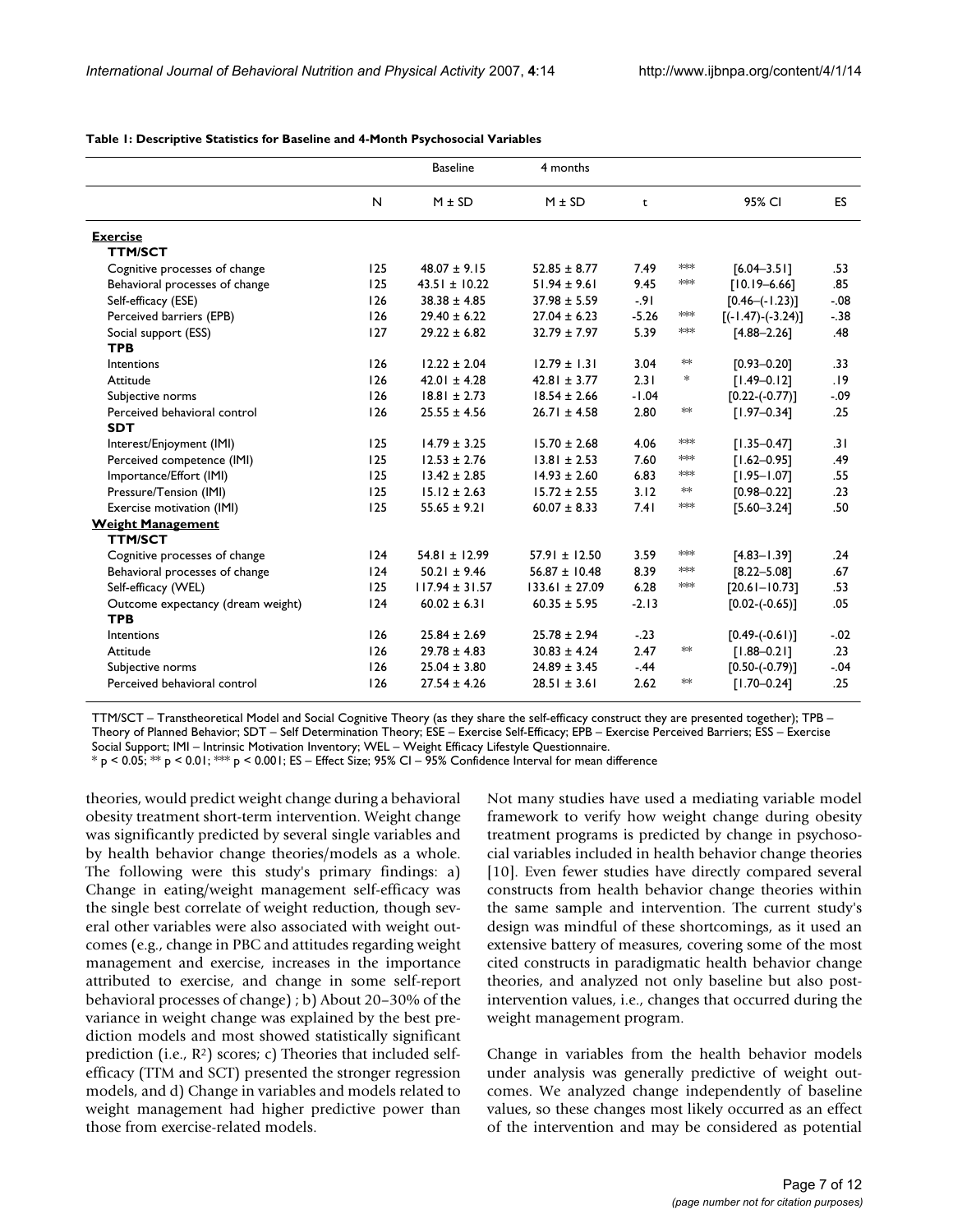| <b>Exercise</b><br><b>TTM/SCT</b>   |         |        |         |        |
|-------------------------------------|---------|--------|---------|--------|
|                                     |         |        |         |        |
|                                     |         |        |         |        |
| Cognitive processes of change       | 0.04    |        | $-0.18$ | $\ast$ |
| Behavioral processes of change      | 0.08    |        | $-0.18$ | $\ast$ |
| Stages of Change                    | $-0.03$ |        | 0.11    |        |
| Self-efficacy (ESE)                 | $-0.03$ |        | $-0.29$ | $*$    |
| Perceived barriers (EPB)            | 0.07    |        | 0.19    | $\ast$ |
| Social support (ESS)                | 0.17    |        | $-0.19$ | $*$    |
| <b>TPB</b>                          |         |        |         |        |
| Intentions                          | 0.14    |        | $-0.19$ | $*$    |
| Attitude                            | $-0.14$ |        | $-0.19$ | $\ast$ |
| Subjective norms                    | 0.04    |        | $-0.05$ |        |
| Perceived behavioral control        | 0.13    |        | $-0.21$ | $\ast$ |
| <b>SDT</b>                          |         |        |         |        |
| Interest/Enjoyment (IMI)            | $-0.01$ |        | $-0.11$ |        |
| Perceived competence (IMI)          | 0.03    |        | $-0.11$ |        |
| Importance/Effort (IMI)             | $-0.06$ |        | $-0.25$ | $*$    |
| Pressure/Tension (IMI)              | $-0.11$ |        | $-0.02$ |        |
| Exercise intrinsic motivation (IMI) | $-0.05$ |        | $-0.17$ | $*$    |
| <b>Weight Management</b>            |         |        |         |        |
| <b>TTM/SCT</b>                      |         |        |         |        |
| Cognitive processes of change       | 0.07    |        | 0.01    |        |
| Behavioral processes of change      | 0.14    |        | $-0.21$ | $*$    |
| Stages of Change                    | 0.22    | $\ast$ | 0.04    |        |
| Self-efficacy (WMSE)                | $-0.19$ | $\ast$ | $-0.42$ | $*$    |
| Outcome expectancy                  | 0.02    |        | 0.06    |        |
| <b>TPB</b>                          |         |        |         |        |
| Intentions                          | $-0.11$ |        | $-0.17$ | $*$    |
| Attitude                            | $-0.12$ |        | $-0.37$ | $*$    |
| Subjective norms                    | 0.03    |        | $-0.08$ |        |
| Perceived behavioral control        | $-0.18$ | $\ast$ | $-0.37$ | $*$    |

**Table 2: Pearson Correlation Between Weight Change and Baseline and 4-Month Change in Psychosocial Scores**

TTM/SCT – Transtheoretical Model and Social Cognitive Theory (presented together); TPB – Theory of Planned Behavior; SDT – Self Determination Theory; ESE – Exercise Self-Eficcay; EPB – Exercise Perceived Barriers; ESS – Exercise Social Support; IMI – Intrinsic Motivation Inventory; WEL – Weight Efficacy Lifestyle Questionnaire; A negative correlation score indicates a positive association with weight loss; \* p < 0.05; \*\*  $p$  < 0.01; \*\*\*  $p$  < 0.001.

mediators of the intervention outcomes [60]. This potential mediator effect should be analyzed with a control group design in future studies. Even though the present study analyzed short-term outcomes, the overall predictive power was in line with what has been found in similar previous studies, reaching 20–30% of explained variance in weight change [10]. The stronger predictive power in the weight management models, where items in the respective instruments were often addressing eatingrelated aspects (most especially the self-efficacy measure – the WEL) was an expected result since this was a shortterm intervention. The more immediate effects on weight loss from dietary changes is well documented, whereas exercise behavior has more frequently been associated with long-term weight loss [61,62]. Also, even when questionnaire items were phrased regarding weight management in general, it is likely that they were interpreted by participants as being highly related to eating behaviors and dieting; the general perception, at least in Europe, still

remains that to lose weight successfully one needs to diet, more than to adopt any other behavioral change [63].

The stronger models, TTM and SCT, were weight management-related and both included self-efficacy. We found few studies that have analyzed *change* in self-efficacy as a predictor, but they have generally confirmed the present findings (i.e., greater improvements leading to greater weight losses) [19,64]. In the present study, we used a slightly different change variables than in previous research (i.e., residuals as opposed to pre-post subtraction), but found similar results, indicating that self-efficacy improvement predicts weight change independently of its baseline scores. The consistency of these results can be explained by self-efficacy theory itself, since efficacy beliefs are presented as a function of enactive mastery experiences, vicarious learning, verbal persuasion, and physiological and emotional activation [8]. It could be hypothesized that, as participants were losing weight, they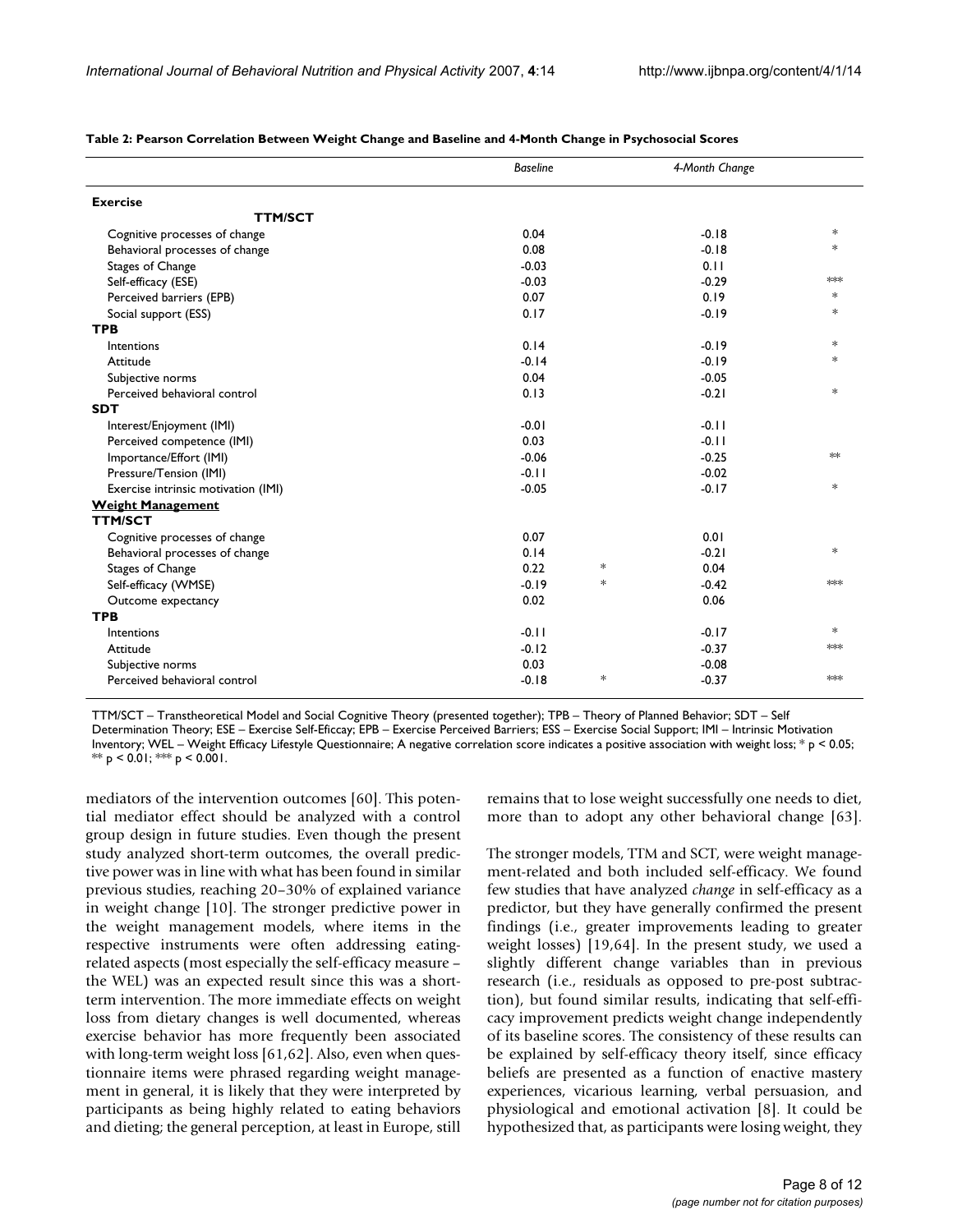| <b>Prediction Variables</b>    | β                        | sr <sup>2</sup> | P       |
|--------------------------------|--------------------------|-----------------|---------|
| <b>SCT - Weight Management</b> |                          |                 |         |
| Self-efficacy (WEL)            | $-0.46$                  | 20.5%           | < 0.001 |
| Outcome expectancy             | 0.02                     | 0.0%            | 0.783   |
|                                | $R^2(R^2_{\text{adi.}})$ | 20.9% (19.6%)   | < 0.001 |
| <b>TTM – Weight Management</b> |                          |                 |         |
| Cognitive processes of change  | 0.16                     | 1.6%            | 0.108   |
| Behavioral processes of change | $-0.23$                  | 3.1%            | 0.027   |
| Stages of Change               | 0.07                     | 0.5%            | 0.370   |
| Self-efficacy (WEL)            | $-0.45$                  | 19.4%           | < 0.001 |
|                                | $R^2(R^2_{\text{adj.}})$ | 26.8% (24.3%)   | < 0.001 |
| <b>TPB – Weight Management</b> |                          |                 |         |
| Intentions                     | 0.00                     | 0.0%            | 0.963   |
| Attitude                       | $-0.24$                  | 4.0%            | 0.017   |
| Subjective norms               | 0.01                     | 0.0%            | 0.892   |
| Perceived behavioral control   | $-0.24$                  | 3.7%            | 0.022   |
|                                | $R^2(R^2_{\text{adj.}})$ | 17.6% (14.8%)   | < 0.001 |

**Table 3: Multiple Regression Analysis for the Prediction of Weight Change from Weight Management Related Behavior Change Models**

All variables were entered in the model; theory-related variables were entered separately in three regression models; TTM- Transtheoretical Model; SCT Social Cognitive Theory; TPB – Theory of Planned Behavior; WEL – Weight Efficacy Lifestyle Questionnaire;  $R^2_{\text{adj}}$ , R square adjusted; sr2, semi-partial correlation coefficient.

| Table 4: Multiple Regression Analysis for Weight Change from Exercise Related Behavior Change Models |  |  |
|------------------------------------------------------------------------------------------------------|--|--|
|                                                                                                      |  |  |

| <b>Prediction Variables</b>    | β                        | sr <sup>2</sup>  | P     |
|--------------------------------|--------------------------|------------------|-------|
| <b>SCT - Exercise</b>          |                          |                  |       |
| Self-efficacy (ESE)            | $-0.23$                  | 4.6%             | 0.013 |
| Perceived barriers (EPB)       | 0.10                     | 0.8%             | 0.296 |
| Social support (ESS)           | $-0.14$                  | 1.8%             | 0.119 |
|                                | $R^2(R^2_{\text{adj.}})$ | $11.4\% (9.2\%)$ | 0.002 |
| <b>TTM - Exercise</b>          |                          |                  |       |
| Cognitive processes of change  | $-0.08$                  | 0.4%             | 0.481 |
| Behavioral processes of change | 0.01                     | 0.0%             | 0.931 |
| Stages of Change               | 0.05                     | 0.2%             | 0.619 |
| Self-efficacy (ESE)            | $-0.26$                  | 5.2%             | 0.010 |
|                                | $R^2(R^2_{\text{adj.}})$ | $9.4\%$ (6.3%)   | 0.019 |
| <b>TPB - Exercise</b>          |                          |                  |       |
| Intentions                     | $-0.08$                  | 0.4%             | 0.491 |
| Attitude                       | $-0.10$                  | 0.7%             | 0.344 |
| Subjective norms               | 0.03                     | 0.1%             | 0.733 |
| Perceived behavioral control   | $-0.12$                  | 1.0%             | 0.258 |
|                                | $R^2(R^2_{\text{adj.}})$ | 5.9% (2.8%)      | 0.116 |
| <b>SDT - Exercise</b>          |                          |                  |       |
| Interest/Enjoyment (IMI)       | $-0.04$                  | 0.1%             | 0.735 |
| Perceived competence (IMI)     | 0.04                     | 0.1%             | 0.759 |
| Importance/Effort (IMI)        | $-0.26$                  | 4.8%             | 0.015 |
| Pressure/Tension (IMI)         | 0.05                     | 0.2%             | 0.630 |
|                                | $R^2(R^2_{\text{adj.}})$ | $6.4\%$ (3.3%)   | 0.091 |

All variables were entered in the model; theory-related variables were entered separately in four regression models; TTM- Transtheoretical Model; SCT Social Cognitive Theory; TPB – Theory of Planned Behavior; SDT – Self Determination Theory; ESE – Exercise Self-Eficcay; EPB – Exercise Perceived Barriers; ESS – Exercise Social Support; IMI – Intrinsic Motivation Inventory; R<sup>2</sup> <sub>adj</sub>, R square adjusted; sr<sup>2</sup>, semi-partial correlation coefficient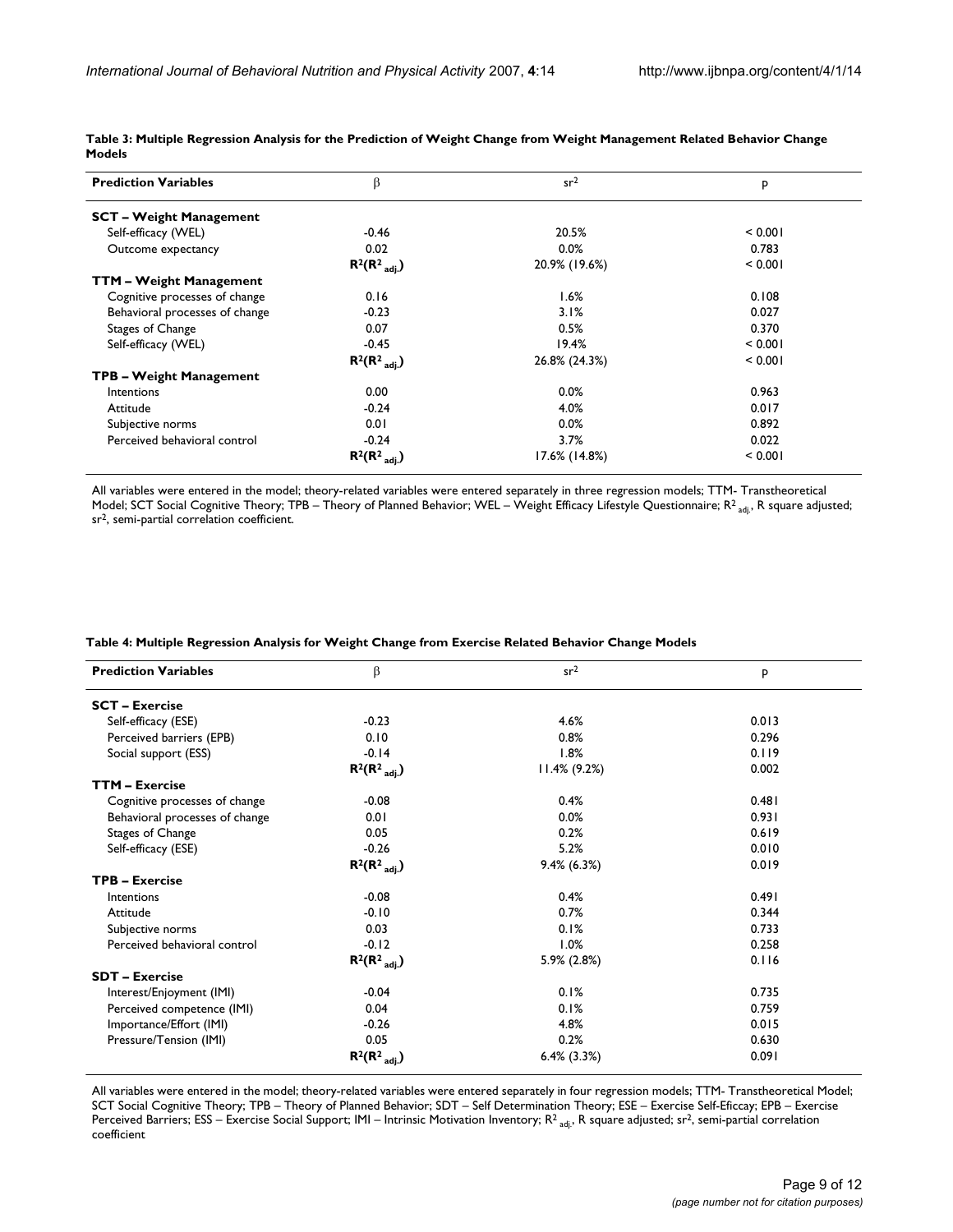improved their self-efficacy towards weight loss behaviors, by means of enhanced mastery experiences and possibly positive emotional activation from being able to getting closer to their goals. Another factor that could have contributed to the changes in self-efficacy was verbal persuasion by the intervention team and peers. Jeffery [39] reviewed the role of theory-based interventions conducted within his work and pointed out self-efficacy as the most important predictor of weight outcomes. US obesity treatment guidelines also reflect the importance of considering self-efficacy on weight loss treatment [65,66]. Interestingly, baseline self-efficacy values have shown mixed evidence as prospective predictors of weight loss [5], raising the question of reciprocity between self-efficacy and outcomes; heightened self-efficacy values can be a reflection of weight loss results as much as a predictor of weight loss. This question remains unresolved by the present results.

Exercise processes seemed to be substantially influenced by the intervention, which included information on how to cope with common barriers, recommended exercises (walking was strongly reinforced by means of a pedometer and self-monitoring), scheduling techniques, physiologic and psychological benefits of exercise, and how to use/find available resources. Nevertheless, exercise-related variables and models were only moderately associated with weight outcomes with self-efficacy again showing the highest bivariate and multivariate associations. It is interesting to note that despite its association with weight loss, mean exercise self-efficacy scores did not change significantly during the intervention. As pointed out before [5], it is possible that at the initial stages of behavior engagement, some of the cognitive evaluations could be overstated by the lack of knowledge of "what it takes" to comply with regular action toward that behavior. At baseline, most of our participants were sedentary and exercise contemplators, so they could be overestimating their abilities to engage in exercise. This is similar to what was found in a previous study [32], where new SOC for weight management were proposed to adjust for that reality. Analogous explanations were advanced by Martin et al. [64].

Self-Determination Theory was only evaluated regarding exercise constructs and represented a stronger model than the TPB, with the importance/effort dimension emerging as a single predictor from SDT. The intervention sessions repeatedly reinforced the importance of exercise for the success in weight management, especially for long-term outcomes, for instance by citing results from the National Weight Control Registry results [67]. As a consequence, this should have led, at least at a cognitive level, to an increase on the positive evaluations and perceived importance of exercise. Recently, Teixeira et al., [35] showed that early changes in exercise intrinsic motivation variables predicted long-term weight change, beyond and above short-term weight variation and eating-related variables. In two previous studies analyzing baseline predictors of weight loss, we have also shown that another SDT-related construct, self-motivation [68], was predictive of weight change [21,41]. These and other results [36,69] indicate that SDT could play an important explanatory role in long-term weight control, where exercise is believed to exert most of its positive impact [62,70].

Limitations of this investigation include self-reported data, the absence of a control group, a relatively small sample, and the lack of complete evaluation for some models (e.g. social support, perceived barriers, and SDT constructs for weight management), mostly due to the absence of validated Portuguese questionnaires for these constructs. Also, some of the constructs were analyzed with less than ideal measures, such as outcome expectancies. Finally, multiple measures collected during the 4 month program, instead of only pre and post results, would have improved our assessment of the psychosocial variables by better describing changes in each construct throughout the program.

#### **Conclusion**

In sum, we observed that theories that comprise self-efficacy are the most predictive of weight change and that weight management- and eating-related constructs and theories better explain the variance in short-term outcomes, compared to exercise models. To a lesser extent, exercise theories were also predictive. However, their predictive power is expected to increase in longer-term analyses, especially for variables related to intrinsic motivation and SDT. This is in line with recent results in a very similar intervention, where psychosocial eating variables better predicted 4-months results while exercise motivation constructs were superior correlates of 16 month weight loss [35]. In the future, researchers should also look at other theories and variables that could help explain weight outcomes. For example, variables related to affect and subjective well-being [71] as well as body image constructs [72] could offer important insight on how people make decisions about weight control tasks. Because these variables, i.e., body image and subjective well-being, should be enhanced by exercise adherence, these studies would also improve our understanding of the relationship between exercise behaviors and successful weight control, beyond their direct effect on caloric expenditure.

#### **Competing interests**

The author(s) declare that they have no competing interests.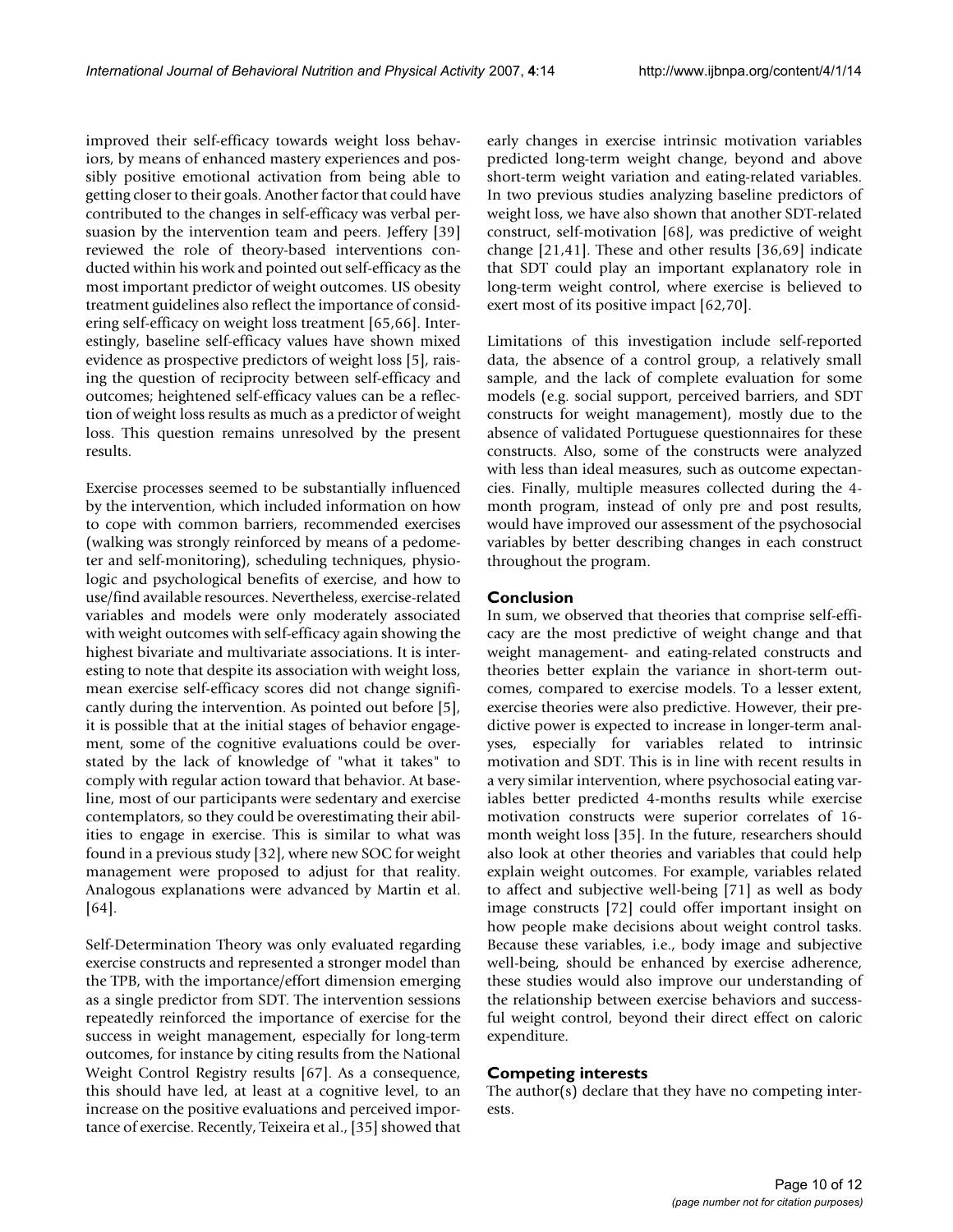#### **Authors' contributions**

ALP and PJT conceived the study and drafted the manuscript. ALP performed the statistical analysis, was responsible for psychometric assessments and participated in the study's implementation. TLB, SSM, CSM, and JTB actively participated in the study implementation and in data collection. SOS participated in the study design and in the selection of psychosocial predictors. LBS is a principal investigator in the research trial. All authors read and approved the final manuscript.

#### **Acknowledgements**

This study was funded by the Portuguese Science and Technology Foundation and by the Oeiras City Council. The investigators are grateful to Roche Pharmaceuticals Portugal, Becel Portugal, and Compal Portugal for small grants and donations. We also wish to thank all women who participated in the trial for their commitment to this research project.

#### **References**

- 1. Baskin ML, Ard J, Franklin F, Allison DB: **[Prevalence of obesity in](http://www.ncbi.nlm.nih.gov/entrez/query.fcgi?cmd=Retrieve&db=PubMed&dopt=Abstract&list_uids=15655032) [the United States.](http://www.ncbi.nlm.nih.gov/entrez/query.fcgi?cmd=Retrieve&db=PubMed&dopt=Abstract&list_uids=15655032)** *Obes Rev* 2005, **6(1):**5-7.
- 2. Hedley AA, Ogden CL, Johnson CL, Carroll MD, Curtin LR, Flegal KM: Prevalence of overweight and obesity among US chil-<br>dren, adolescents, and adults, 1999-2002. Jama 2004, [dren, adolescents, and adults, 1999-2002.](http://www.ncbi.nlm.nih.gov/entrez/query.fcgi?cmd=Retrieve&db=PubMed&dopt=Abstract&list_uids=15199035) **291(23):**2847-2850.
- 3. Rennie KL, Jebb SA: **[Prevalence of obesity in Great Britain.](http://www.ncbi.nlm.nih.gov/entrez/query.fcgi?cmd=Retrieve&db=PubMed&dopt=Abstract&list_uids=15655034)** *Obes Rev* 2005, **6(1):**11-12.
- 4. Wadden TA, Brownell KD, Foster GD: **[Obesity: responding to](http://www.ncbi.nlm.nih.gov/entrez/query.fcgi?cmd=Retrieve&db=PubMed&dopt=Abstract&list_uids=12090366) [the global epidemic.](http://www.ncbi.nlm.nih.gov/entrez/query.fcgi?cmd=Retrieve&db=PubMed&dopt=Abstract&list_uids=12090366)** *J Consult Clin Psychol* 2002, **70(3):**510-525.
- 5. Teixeira PJ, Going SB, Sardinha LB, Lohman TG: **[A review of psy](http://www.ncbi.nlm.nih.gov/entrez/query.fcgi?cmd=Retrieve&db=PubMed&dopt=Abstract&list_uids=15655038)[chosocial pre-treatment predictors of weight control.](http://www.ncbi.nlm.nih.gov/entrez/query.fcgi?cmd=Retrieve&db=PubMed&dopt=Abstract&list_uids=15655038)** *Obes Rev* 2005, **6(1):**43-65.
- 6. Ajzen I: **The Theory of Planned Behavior.** *Organization Behavior and Human Processes* 1991, **50:**179-211.
- 7. Prochaska JO, Velicer WF: **[The transtheoretical model of health](http://www.ncbi.nlm.nih.gov/entrez/query.fcgi?cmd=Retrieve&db=PubMed&dopt=Abstract&list_uids=10170434) [behavior change.](http://www.ncbi.nlm.nih.gov/entrez/query.fcgi?cmd=Retrieve&db=PubMed&dopt=Abstract&list_uids=10170434)** *Am J Health Promot* 1997, **12(1):**38-48.
- 8. Bandura A: **Self-Efficacy. The Exercise of Control.** New York , W.H. Freeman and Company; 1997.
- 9. Ryan RM, Deci EL: **[Self-determination theory and the facilita](http://www.ncbi.nlm.nih.gov/entrez/query.fcgi?cmd=Retrieve&db=PubMed&dopt=Abstract&list_uids=11392867)[tion of intrinsic motivation, social development, and well](http://www.ncbi.nlm.nih.gov/entrez/query.fcgi?cmd=Retrieve&db=PubMed&dopt=Abstract&list_uids=11392867)[being.](http://www.ncbi.nlm.nih.gov/entrez/query.fcgi?cmd=Retrieve&db=PubMed&dopt=Abstract&list_uids=11392867)** *Am Psychol* 2000, **55(1):**68-78.
- 10. Baranowski T, Cullen KW, Nicklas T, Thompson D, Baranowski J: **[Are current health behavioral change models helpful in guid](http://www.ncbi.nlm.nih.gov/entrez/query.fcgi?cmd=Retrieve&db=PubMed&dopt=Abstract&list_uids=14569036)[ing prevention of weight gain efforts?](http://www.ncbi.nlm.nih.gov/entrez/query.fcgi?cmd=Retrieve&db=PubMed&dopt=Abstract&list_uids=14569036)** *Obes Res* 2003, **11 Suppl:**23S-43S.
- 11. Culos-Reed N, Gyurcsik N, Brawley L: **Using theories of Motivated Behavior to Understand Physical Activity.** In *Handbook of Sport Psychology* Edited by: Singer RN, Hausenblas HA, Janelle CM. New York , John Wiley & Sons; 2001:695-717.
- 12. Sherwood NE, Jeffery RW: **[The behavioral determinants of](http://www.ncbi.nlm.nih.gov/entrez/query.fcgi?cmd=Retrieve&db=PubMed&dopt=Abstract&list_uids=10940325) [exercise: implications for physical activity interventions.](http://www.ncbi.nlm.nih.gov/entrez/query.fcgi?cmd=Retrieve&db=PubMed&dopt=Abstract&list_uids=10940325)** *Annu Rev Nutr* 2000, **20:**21-44.
- 13. Bandura A: **[Social cognitive theory: an agentic perspective.](http://www.ncbi.nlm.nih.gov/entrez/query.fcgi?cmd=Retrieve&db=PubMed&dopt=Abstract&list_uids=11148297)** *Annu Rev Psychol* 2001, **52:**1-26.
- 14. Bandura A: **Health Promotion from the Perspective of Social Cognitive Theory.** *Psychology and Health* 1998:623-649.
- 15. Cullen KW, Baranowski T, Smith SP: **[Using goal setting as a strat](http://www.ncbi.nlm.nih.gov/entrez/query.fcgi?cmd=Retrieve&db=PubMed&dopt=Abstract&list_uids=11374350)[egy for dietary behavior change.](http://www.ncbi.nlm.nih.gov/entrez/query.fcgi?cmd=Retrieve&db=PubMed&dopt=Abstract&list_uids=11374350)** *J Am Diet Assoc* 2001, **101(5):**562-566.
- 16. Fontaine KR, Cheskin LJ: **[Self-efficacy, attendance, and weight](http://www.ncbi.nlm.nih.gov/entrez/query.fcgi?cmd=Retrieve&db=PubMed&dopt=Abstract&list_uids=9290865) [loss in obesity treatment.](http://www.ncbi.nlm.nih.gov/entrez/query.fcgi?cmd=Retrieve&db=PubMed&dopt=Abstract&list_uids=9290865)** *Addict Behav* 1997, **22(4):**567-570.
- 17. Trost SG, Kerr LM, Ward DS, Pate RR: **[Physical activity and](http://www.ncbi.nlm.nih.gov/entrez/query.fcgi?cmd=Retrieve&db=PubMed&dopt=Abstract&list_uids=11439296) [determinants of physical activity in obese and non-obese](http://www.ncbi.nlm.nih.gov/entrez/query.fcgi?cmd=Retrieve&db=PubMed&dopt=Abstract&list_uids=11439296) [children.](http://www.ncbi.nlm.nih.gov/entrez/query.fcgi?cmd=Retrieve&db=PubMed&dopt=Abstract&list_uids=11439296)** *Int J Obes Relat Metab Disord* 2001, **25(6):**822-829.
- 18. Rimal RN: **[Closing the knowledge-behavior gap in health pro](http://www.ncbi.nlm.nih.gov/entrez/query.fcgi?cmd=Retrieve&db=PubMed&dopt=Abstract&list_uids=10938914)[motion: the mediating role of self-efficacy.](http://www.ncbi.nlm.nih.gov/entrez/query.fcgi?cmd=Retrieve&db=PubMed&dopt=Abstract&list_uids=10938914)** *Health Commun* 2000, **12(3):**219-237.
- 19. Dennis KE, Goldberg AP: **[Weight control self-efficacy types and](http://www.ncbi.nlm.nih.gov/entrez/query.fcgi?cmd=Retrieve&db=PubMed&dopt=Abstract&list_uids=8729712) [transitions affect weight-loss outcomes in obese women.](http://www.ncbi.nlm.nih.gov/entrez/query.fcgi?cmd=Retrieve&db=PubMed&dopt=Abstract&list_uids=8729712)** *Addict Behav* 1996, **21(1):**103-116.
- 20. Wadden TA, McGuckin BG, Rothman RA, Sargent SL: **[Lifestyle](http://www.ncbi.nlm.nih.gov/entrez/query.fcgi?cmd=Retrieve&db=PubMed&dopt=Abstract&list_uids=12763398) [modification in the management of obesity.](http://www.ncbi.nlm.nih.gov/entrez/query.fcgi?cmd=Retrieve&db=PubMed&dopt=Abstract&list_uids=12763398)** *J Gastrointest Surg* 2003, **7(4):**452-463.
- 21. Teixeira PJ, Going SB, Houtkooper LB, Cussler EC, Martin CJ, Metcalfe LL, Finkenthal NR, Blew RB, Sardinha LB, Lohman TG: **[Weight](http://www.ncbi.nlm.nih.gov/entrez/query.fcgi?cmd=Retrieve&db=PubMed&dopt=Abstract&list_uids=12462956) [loss readiness in middle-aged women: Psychosocial predic](http://www.ncbi.nlm.nih.gov/entrez/query.fcgi?cmd=Retrieve&db=PubMed&dopt=Abstract&list_uids=12462956)[tors of success for behavioral weight reduction.](http://www.ncbi.nlm.nih.gov/entrez/query.fcgi?cmd=Retrieve&db=PubMed&dopt=Abstract&list_uids=12462956)** *J Behav Med* 2002, **25(6):**499-523.
- 22. Armitage CJ, Conner M: **[Efficacy of the Theory of Planned](http://www.ncbi.nlm.nih.gov/entrez/query.fcgi?cmd=Retrieve&db=PubMed&dopt=Abstract&list_uids=11795063) [Behaviour: a meta-analytic review.](http://www.ncbi.nlm.nih.gov/entrez/query.fcgi?cmd=Retrieve&db=PubMed&dopt=Abstract&list_uids=11795063)** *Br J Soc Psychol* 2001, **40(Pt 4):**471-499.
- 23. Gollwitzer PM: **Implementation intentions: Strong effects of simple plans.** *American Psychologist* 1999, **54(7):**493-503.
- 24. Prestwich A, Lawton R, Conner M: **The use of implementation intentions and the decision balance sheet in promoting exercise behaviour.** *Psychology & Health* 2003, **18(6):**707-721.
- 25. Conner M, Norman P, Bell R: **[The theory of planned behavior](http://www.ncbi.nlm.nih.gov/entrez/query.fcgi?cmd=Retrieve&db=PubMed&dopt=Abstract&list_uids=11950110) [and healthy eating.](http://www.ncbi.nlm.nih.gov/entrez/query.fcgi?cmd=Retrieve&db=PubMed&dopt=Abstract&list_uids=11950110)** *Health Psychol* 2002, **21(2):**194-201.
- 26. Povey R, Conner M, Sparks P, James R, Shepherd R: **[Interpretations](http://www.ncbi.nlm.nih.gov/entrez/query.fcgi?cmd=Retrieve&db=PubMed&dopt=Abstract&list_uids=10181016) [of healthy and unhealthy eating, and implications for dietary](http://www.ncbi.nlm.nih.gov/entrez/query.fcgi?cmd=Retrieve&db=PubMed&dopt=Abstract&list_uids=10181016) [change.](http://www.ncbi.nlm.nih.gov/entrez/query.fcgi?cmd=Retrieve&db=PubMed&dopt=Abstract&list_uids=10181016)** *Health Educ Res* 1998, **13(2):**171-183.
- 27. Courneya KS, Bobick T: **Integrating the Theory of Planned Behavior with the Processes and States of Change in the Exercise Domain.** *Psychology of Sport and Exercise* 2000, **1:**41-56.
- 28. Jones LW, Sinclair RC, Rhodes RE, Courneya KS: **[Promoting exer](http://www.ncbi.nlm.nih.gov/entrez/query.fcgi?cmd=Retrieve&db=PubMed&dopt=Abstract&list_uids=15509358)[cise behaviour: an integration of persuasion theories and the](http://www.ncbi.nlm.nih.gov/entrez/query.fcgi?cmd=Retrieve&db=PubMed&dopt=Abstract&list_uids=15509358) [theory of planned behaviour.](http://www.ncbi.nlm.nih.gov/entrez/query.fcgi?cmd=Retrieve&db=PubMed&dopt=Abstract&list_uids=15509358)** *Br J Health Psychol* 2004, **9(Pt 4):**505-521.
- 29. Baranowski T, Cullen KW, Baranowski J: **[Psychosocial correlates](http://www.ncbi.nlm.nih.gov/entrez/query.fcgi?cmd=Retrieve&db=PubMed&dopt=Abstract&list_uids=10448515) [of dietary intake: advancing dietary intervention.](http://www.ncbi.nlm.nih.gov/entrez/query.fcgi?cmd=Retrieve&db=PubMed&dopt=Abstract&list_uids=10448515)** *Annu Rev Nutr* 1999, **19:**17-40.
- 30. Marshall SJ, Biddle SJ: **[The transtheoretical model of behavior](http://www.ncbi.nlm.nih.gov/entrez/query.fcgi?cmd=Retrieve&db=PubMed&dopt=Abstract&list_uids=11761340) [change: a meta-analysis of applications to physical activity](http://www.ncbi.nlm.nih.gov/entrez/query.fcgi?cmd=Retrieve&db=PubMed&dopt=Abstract&list_uids=11761340) [and exercise.](http://www.ncbi.nlm.nih.gov/entrez/query.fcgi?cmd=Retrieve&db=PubMed&dopt=Abstract&list_uids=11761340)** *Ann Behav Med* 2001, **23(4):**229-246.
- 31. Jeffery RW, French SA, Rothman AJ: **[Stage of change as a predic](http://www.ncbi.nlm.nih.gov/entrez/query.fcgi?cmd=Retrieve&db=PubMed&dopt=Abstract&list_uids=10519471)[tor of success in weight control in adult women.](http://www.ncbi.nlm.nih.gov/entrez/query.fcgi?cmd=Retrieve&db=PubMed&dopt=Abstract&list_uids=10519471)** *Health Psychol* 1999, **18(5):**543-546.
- 32. Suris AM, Trapp MC, DiClemente CC, Cousins J: **[Application of](http://www.ncbi.nlm.nih.gov/entrez/query.fcgi?cmd=Retrieve&db=PubMed&dopt=Abstract&list_uids=9768301) [the transtheoretical model of behavior change for obesity in](http://www.ncbi.nlm.nih.gov/entrez/query.fcgi?cmd=Retrieve&db=PubMed&dopt=Abstract&list_uids=9768301) [Mexican American women.](http://www.ncbi.nlm.nih.gov/entrez/query.fcgi?cmd=Retrieve&db=PubMed&dopt=Abstract&list_uids=9768301)** *Addict Behav* 1998, **23(5):**655-668.
- 33. Williams GC, Minicucci DS, Kouides RW, Levesque CS, Chirkov VI, Ryan RM, Deci EL: **[Self-determination, smoking, diet and](http://www.ncbi.nlm.nih.gov/entrez/query.fcgi?cmd=Retrieve&db=PubMed&dopt=Abstract&list_uids=12408196) [health.](http://www.ncbi.nlm.nih.gov/entrez/query.fcgi?cmd=Retrieve&db=PubMed&dopt=Abstract&list_uids=12408196)** *Health Educ Res* 2002, **17(5):**512-521.
- 34. Ryan RM, Frederick C, Lepes D, Rubio N, Sheldon KM: **Intrinsic motivation and exercise adherence.** In *International Journal of Sport Psychology Volume 28*. Issue 4 Edizioni Luigi Pozzi; 1997:335-354.
- 35. Teixeira PJ, Going SB, Houtkooper LB, Cussler EC, Metcalfe LL, Blew RM, Sardinha LB, Lohman TG: **[Exercise motivation, eating, and](http://www.ncbi.nlm.nih.gov/entrez/query.fcgi?cmd=Retrieve&db=PubMed&dopt=Abstract&list_uids=16394972) [body image variables as predictors of weight control.](http://www.ncbi.nlm.nih.gov/entrez/query.fcgi?cmd=Retrieve&db=PubMed&dopt=Abstract&list_uids=16394972)** *Med Sci Sports Exerc* 2006, **38(1):**179-188.
- 36. Williams GC, Grow VM, Freedman ZR, Ryan RM, Deci EL: **[Motiva](http://www.ncbi.nlm.nih.gov/entrez/query.fcgi?cmd=Retrieve&db=PubMed&dopt=Abstract&list_uids=8558405)[tional predictors of weight loss and weight-loss maintenance.](http://www.ncbi.nlm.nih.gov/entrez/query.fcgi?cmd=Retrieve&db=PubMed&dopt=Abstract&list_uids=8558405)** *J Pers Soc Psychol* 1996, **70(1):**115-126.
- 37. Brug J, Oenema A, Ferreira I: **[Theory, evidence and Intervention](http://www.ncbi.nlm.nih.gov/entrez/query.fcgi?cmd=Retrieve&db=PubMed&dopt=Abstract&list_uids=15807898) [Mapping to improve behavior nutrition and physical activity](http://www.ncbi.nlm.nih.gov/entrez/query.fcgi?cmd=Retrieve&db=PubMed&dopt=Abstract&list_uids=15807898) [interventions.](http://www.ncbi.nlm.nih.gov/entrez/query.fcgi?cmd=Retrieve&db=PubMed&dopt=Abstract&list_uids=15807898)** *Int J Behav Nutr Phys Act* 2005, **2(1):**2.
- 38. Rothman AJ: **["Is there nothing more practical than a good the](http://www.ncbi.nlm.nih.gov/entrez/query.fcgi?cmd=Retrieve&db=PubMed&dopt=Abstract&list_uids=15279674)ory?": Why innovations and advances in health behavior [change will arise if interventions are used to test and refine](http://www.ncbi.nlm.nih.gov/entrez/query.fcgi?cmd=Retrieve&db=PubMed&dopt=Abstract&list_uids=15279674) [theory.](http://www.ncbi.nlm.nih.gov/entrez/query.fcgi?cmd=Retrieve&db=PubMed&dopt=Abstract&list_uids=15279674)** *Int J Behav Nutr Phys Act* 2004, **1(1):**11.
- 39. Jeffery RW: **[How can Health Behavior Theory be made more](http://www.ncbi.nlm.nih.gov/entrez/query.fcgi?cmd=Retrieve&db=PubMed&dopt=Abstract&list_uids=15272938) [useful for intervention research?](http://www.ncbi.nlm.nih.gov/entrez/query.fcgi?cmd=Retrieve&db=PubMed&dopt=Abstract&list_uids=15272938)** *Int J Behav Nutr Phys Act* 2004, **1(1):**10.
- 40. Franck RG, Baum A, Wallander JL: **Handbook of Clinical Health Psychology: Models and Perspectives in Health Psychology.** *Volume 3rd*. Edited by: Boll TJ. Washington, DC , APA; 2004.
- 41. Teixeira PJ, Palmeira AL, Branco TL, Martins SS, Minderico CM, Barata JT, Silva AM, Sardinha LB: **[Who will lose weight? A cross-cul](http://www.ncbi.nlm.nih.gov/entrez/query.fcgi?cmd=Retrieve&db=PubMed&dopt=Abstract&list_uids=15287984)[tural reexamination of predictors of weight loss in women.](http://www.ncbi.nlm.nih.gov/entrez/query.fcgi?cmd=Retrieve&db=PubMed&dopt=Abstract&list_uids=15287984)** *Int J Behav Nutr Phys Act* 2004, **1(1):**12.
- 42. Brownell KD: **The LEARN program for weight control.** Dallas, TX , American Health Publishing Company; 1997.
- 43. Clark MM, Abrams DB, Niaura RS, Eaton CA, Rossi JS: **[Self-efficacy](http://www.ncbi.nlm.nih.gov/entrez/query.fcgi?cmd=Retrieve&db=PubMed&dopt=Abstract&list_uids=1955608) [in weight management.](http://www.ncbi.nlm.nih.gov/entrez/query.fcgi?cmd=Retrieve&db=PubMed&dopt=Abstract&list_uids=1955608)** *J Consult Clin Psychol* 1991, **59(5):**739-744.
- 44. Palmeira AL, Teixeira P, Branco TL, Martins SS, Minderico CM, Barata JT, Serpa SO, Sardinha LB: **Prediction of 16-Month Weight**